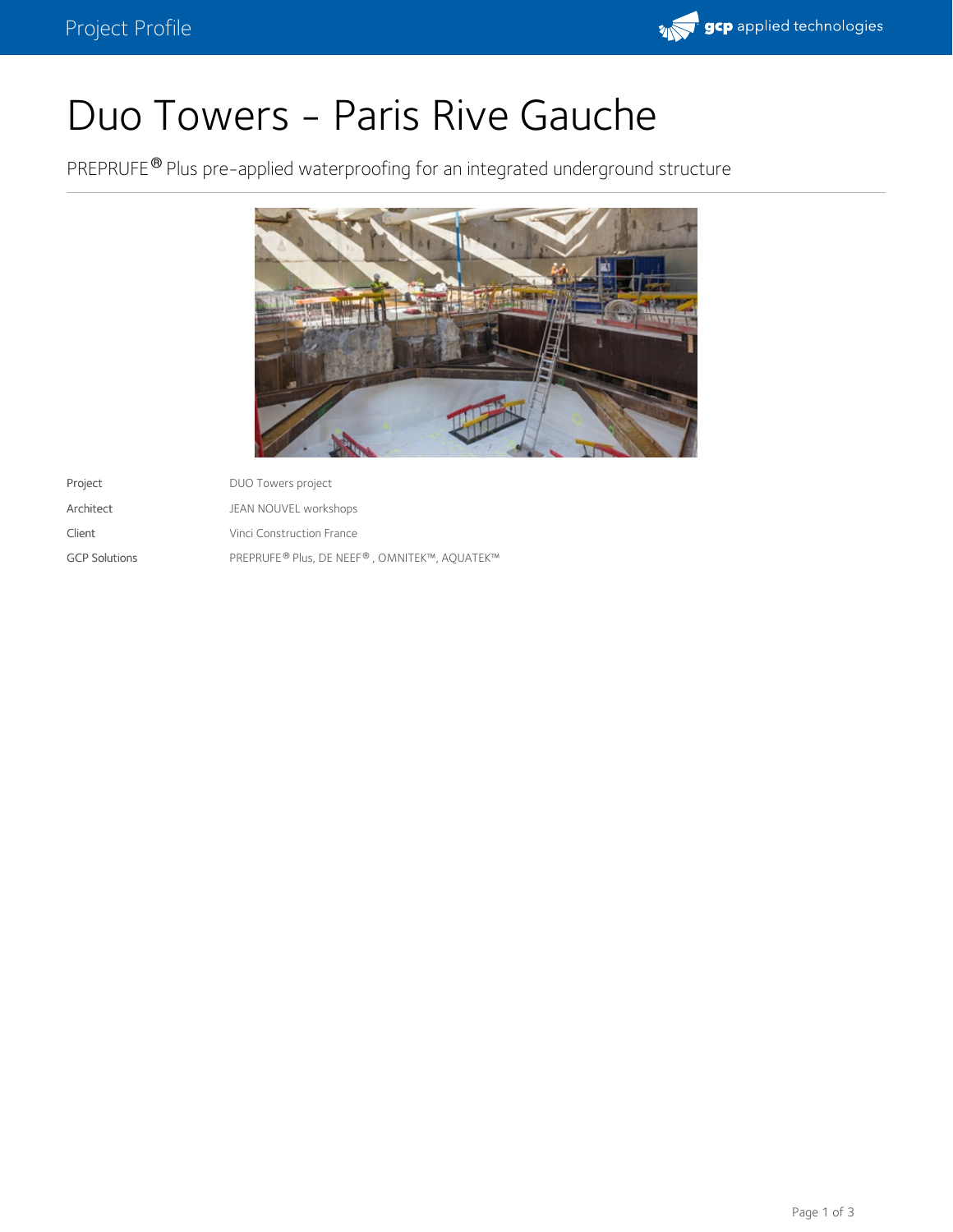

# Project

## Solving waterproofing challenges for integrated buried structures where traditional tanking solutions are not suitable.

Vinci Construction France sought to provide a reliable waterproofing solution for the DUO Towers project. The original plan was for traditional tanking using crystallised waterproofing, but this solution was ruled out. As often happens in dense urban settings, underground construction is designed as an integrated structure. The retaining wall in the excavation serves as a permanent wall around the structure and the slab is poured inside it. However, traditional tanking, such as crystallisation, cannot withstand cracking of the material and so it is not suited to this type of structure.

The DUO Towers project was no exception. This project, located in the Paris Rive Gauche (Left Bank) development zone in the 13th arrondissement, consists of two high-rise blocks for office, retail and hotel use. The two blocks stand on a shared substructure almost 30 metres in depth with 9 underground levels intended for technical facilities and car parking. The foundations consist of an enclosed slab, anchored within the diaphragm walls serving as a retaining wall and permanent cut-off wall for the facility areas.

# The PREPRUFE  $^\circledR$  Plus pre-applied waterproofing solution

Following its positive experience using GCP waterproofing products for the La Courneuve Cash Centre in Île de France region, Mr. Roger Bail of FCT Vinci Construction France approached GCP Applied Technologies for a waterproofing solution for the DUO Towers project.

The PREPRUFE® Plus system was selected. Developed with GCP's patented Advanced Bond Technology™, the adhesive waterproof geo-composite membrane protects the slab with a waterproof lining for the walls, forming a water-tight bond to the concrete. This ensures lasting adherence to the concrete and eliminates the risk of water migrating between the waterproofing membrane and the structure.

The properties of the PREPRUFE®Plus membrane allow for crack bridging and long-lasting protection, even under high hydrostatic pressure. This helps prevent water infiltration and corrosion of the steel rebar in the slab.